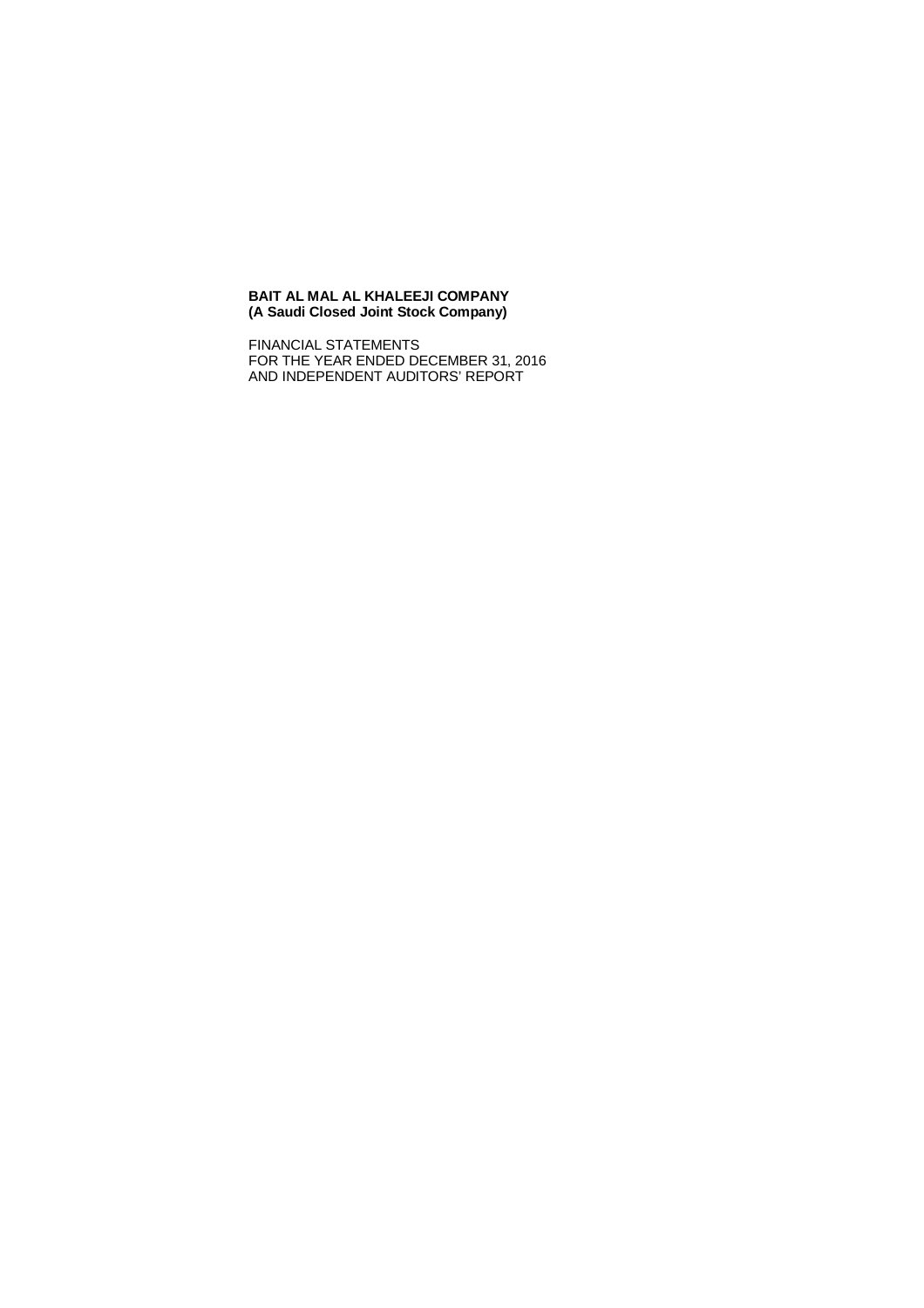### **BAIT AL MAL AL KHALEEJI COMPANY (A Saudi Closed Joint Stock Company) FINANCIAL STATEMENTS FOR THE YEAR ENDED DECEMBER 31, 2016**

| Independent auditors' report                 | 2        |  |
|----------------------------------------------|----------|--|
| <b>Balance sheet</b>                         | 3        |  |
| Income statement                             | 4        |  |
| Cash flows statement                         | 5        |  |
| Statement of changes in shareholders' equity | 6        |  |
| Notes to the financial statements            | $7 - 16$ |  |

**Page**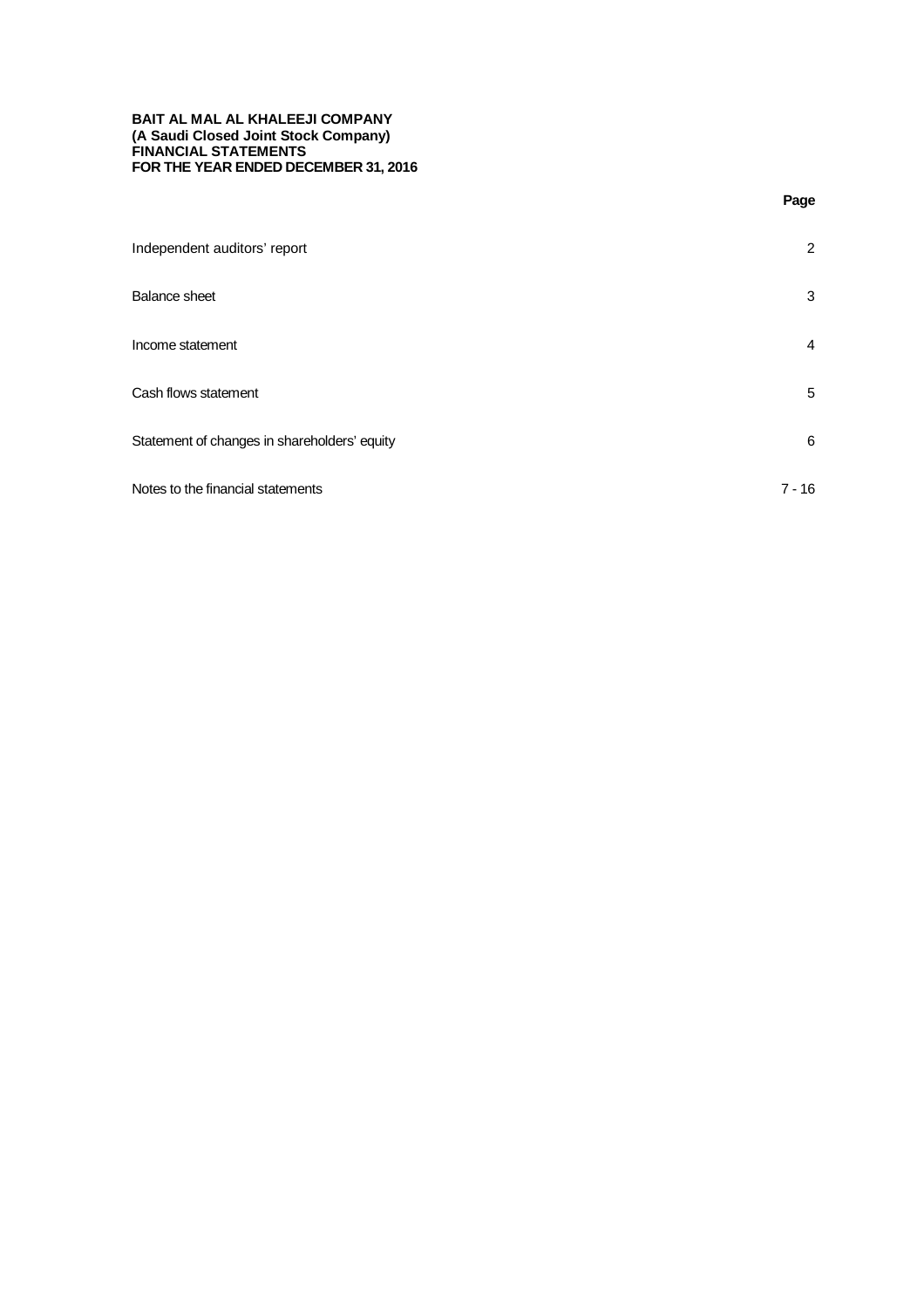

# **INDEPENDENT AUDITORS' REPORT**

March 26, 2017

To the Shareholders of Bait Al Mal Al Khaleeii Company: (A Saudi Closed Joint Stock Company)

# **Scope of audit**

We have audited the accompanying balance sheet of Bait Al Mal Al Khaleeji Company (the "Company") as of December 31, 2016 and the statements of income, cash flows and changes in shareholders' equity for the year then ended, and the notes from 1 to 20 which form an integral part of these financial statements. These financial statements, which were prepared by the Company in accordance with the Regulations for Companies and presented to us with all information and explanations which we required, are the responsibility of the Company's management. Our responsibility is to express an opinion on these financial statements based on our audit.

We conducted our audit in accordance with auditing standards generally accepted in Saudi Arabia. Those standards require that we plan and perform the audit to obtain reasonable assurance about whether the financial statements are free of material misstatement. An audit includes examining, on a test basis, evidence supporting the amounts and disclosures in the financial statements. An audit also includes assessing the accounting policies used and significant estimates made by management, as well as evaluating the overall financial statement presentation. We believe that our audit provides a reasonable basis for our opinion.

# **Unqualified opinion**

In our opinion, such financial statements taken as a whole:

- Present fairly, in all material respects, the financial position of the Company as of December 31, 2016 and the results of its operations and its cash flows for the year then ended in conformity with accounting standards generally accepted in Saudi Arabia appropriate to the circumstances of the Company; and
- Comply, in all material respects, with the requirements of the Requlations for Companies and  $\bullet$ the Company's By-laws with respect to the preparation and presentation of financial statements.

# **PricewaterhouseCoopers**

Bv:

Ali H. Al Basri License Number 409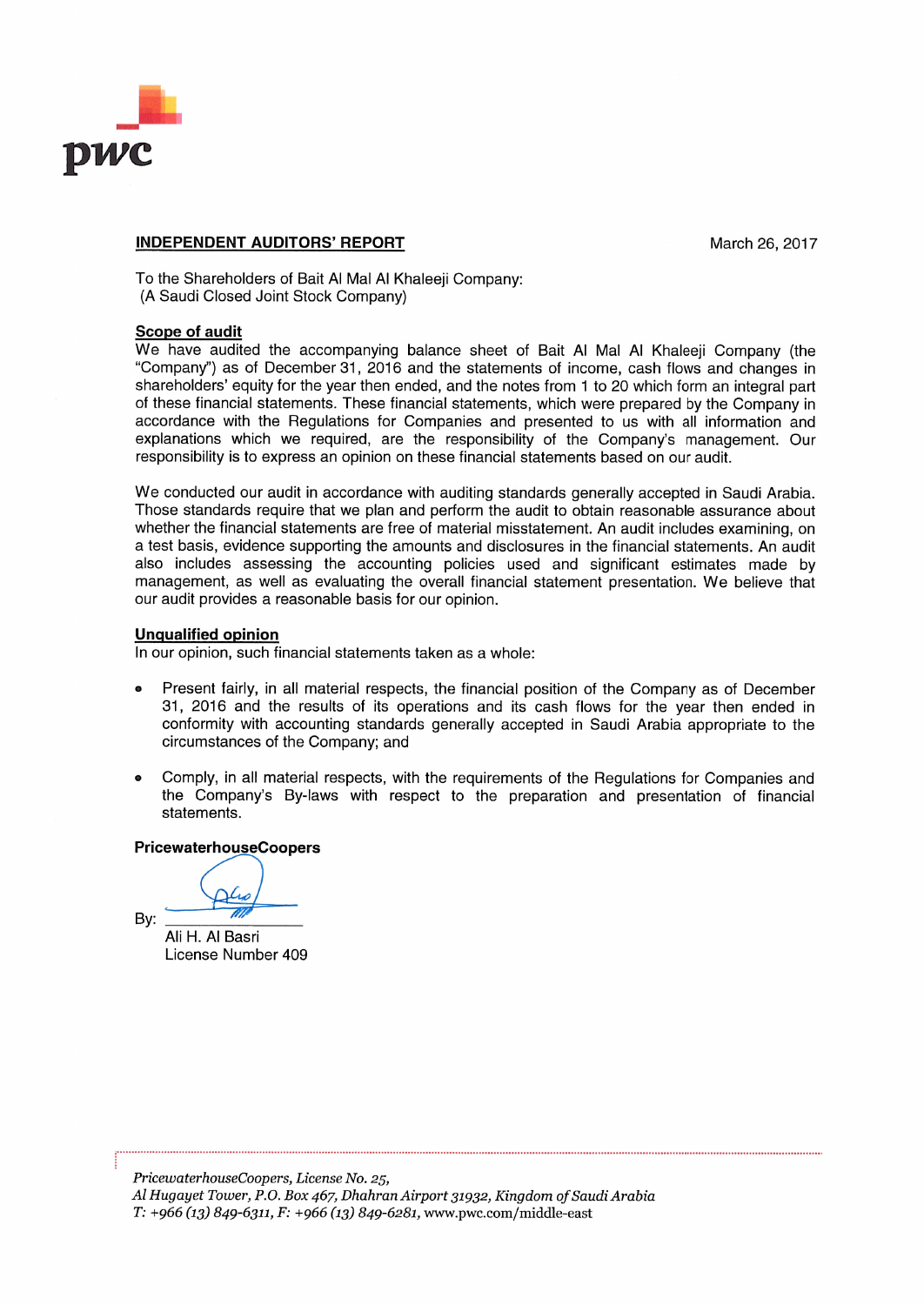### **BAIT AL MAL AL KHALEEJI COMPANY (A Saudi Closed Joint Stock Company) Balance sheet**

(All amounts in Saudi Riyals unless otherwise stated)

|                                            |                  | As at December 31, |              |
|--------------------------------------------|------------------|--------------------|--------------|
|                                            | <b>Note</b>      | 2016               | 2015         |
| <b>Assets</b>                              |                  |                    |              |
| <b>Current assets</b>                      |                  |                    |              |
| Cash and cash equivalents                  | 4                | 16,845,226         | 6,577,981    |
| Held-for-trading investments               | 5                |                    | 9,688,125    |
| Prepayments and other receivable           | $\,6$            | 2,068,735          | 1,750,453    |
|                                            |                  | 18,913,961         | 18,016,559   |
| <b>Non-current assets</b>                  |                  |                    |              |
| Investment properties                      | $\overline{7}$   | 28,182,027         | 28,182,027   |
| Property and equipment                     | 8                | 597,703            | 826,531      |
|                                            |                  | 28,779,730         | 29,008,558   |
| <b>Total assets</b>                        |                  | 47,693,691         | 47,025,117   |
| <b>Liabilities</b>                         |                  |                    |              |
| <b>Current liabilities</b>                 |                  |                    |              |
| Accrued and other current liabilities      | $\boldsymbol{9}$ | 389,306            | 416,151      |
| Zakat payable                              | 10               | 463,300            | 431,681      |
|                                            |                  | 852,606            | 847,832      |
| <b>Non-current liabilities</b>             |                  |                    |              |
| Employee termination benefits              | 11               | 217,922            | 267,156      |
| <b>Total liabilities</b>                   |                  | 1,070,528          | 1,114,988    |
| Shareholders' equity                       |                  |                    |              |
| Share capital                              | 13               | 80,000,000         | 80,000,000   |
| Accumulated deficit                        |                  | (33, 376, 837)     | (34,089,871) |
| Total shareholders' equity                 |                  | 46,623,163         | 45,910,129   |
| Total liabilities and shareholders' equity |                  | 47,693,691         | 47,025,117   |

The accompanying notes from 1 to 20 form an integral part of these financial statements.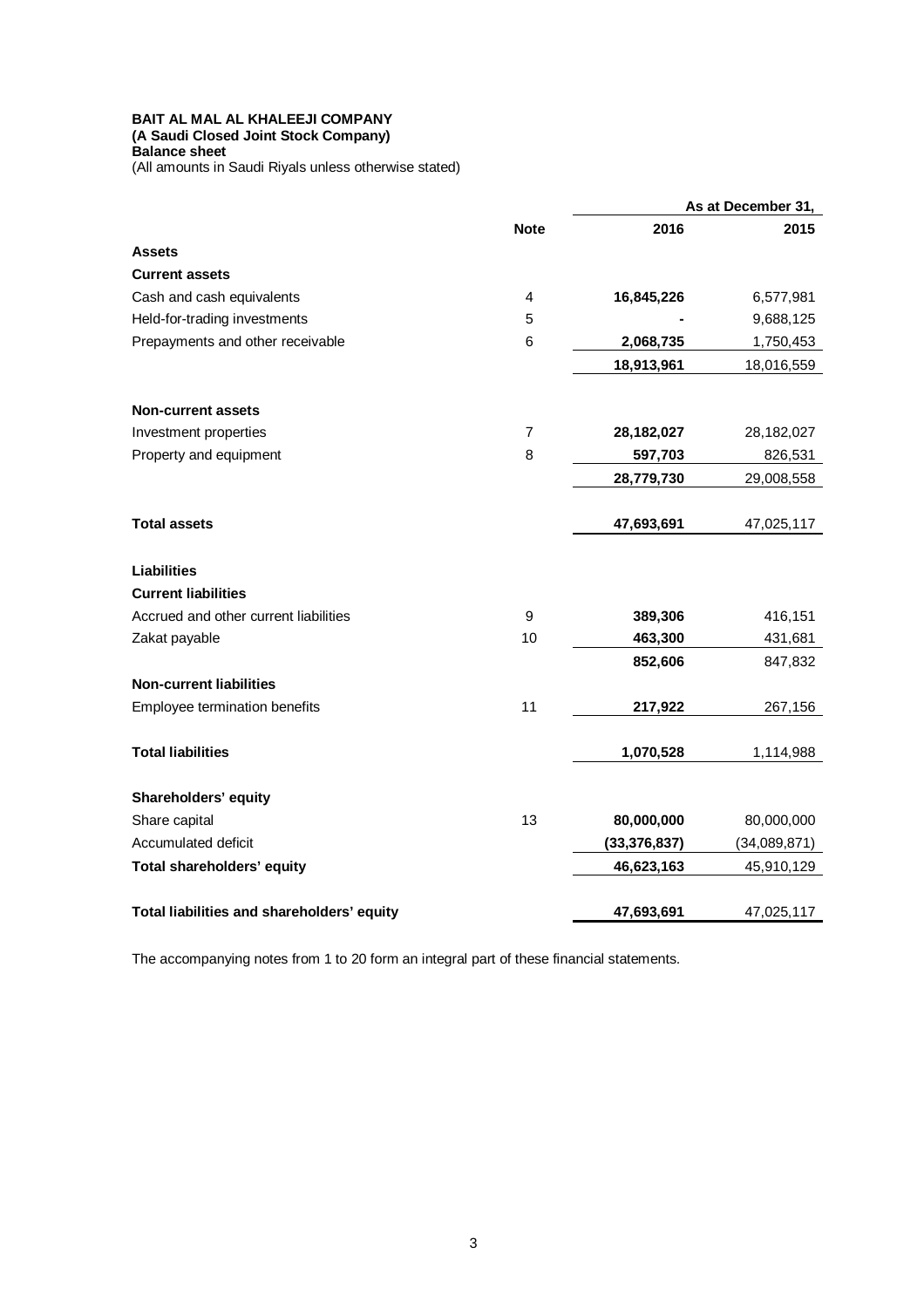**(A Saudi Closed Joint Stock Company) Income statement**

(All amounts in Saudi Riyals unless otherwise stated)

|                                                          |             |             |             | Year ended December 31, |
|----------------------------------------------------------|-------------|-------------|-------------|-------------------------|
|                                                          | <b>Note</b> | 2016        | 2015        |                         |
| <b>Operating income</b>                                  |             |             |             |                         |
| Income from asset management services                    | 12, 15      | 7,526,494   | 8,717,062   |                         |
| Unrealized losses on held-for-trading investments        | 5           |             | (311, 875)  |                         |
| Realized gains from sale of held-for-trading investments | 5           | 2,093,752   | 609,369     |                         |
| Total operating income                                   |             | 9,620,246   | 9,014,556   |                         |
| <b>Operating expenses</b>                                |             |             |             |                         |
| General and administrative                               | 12, 16      | (8,501,772) | (7,269,922) |                         |
| Income from operations                                   |             | 1,118,474   | 1,744,634   |                         |
| Other, net                                               |             | 65,185      | 159,237     |                         |
| Income before zakat                                      |             | 1,183,659   | 1,903,871   |                         |
| Zakat                                                    | 10          | (470,625)   | (391, 495)  |                         |
| Net income for the year                                  |             | 713,034     | 1,512,376   |                         |
| Earnings per share:                                      | 17          |             |             |                         |
| Income from operations<br>٠                              |             | 0.14        | 0.22        |                         |
| Net income for the year<br>٠                             |             | 0.09        | 0.19        |                         |
| Weighted average number of outstanding shares            |             | 8,000,000   | 8,000,000   |                         |

The accompanying notes from 1 to 20 form an integral part of these financial statements.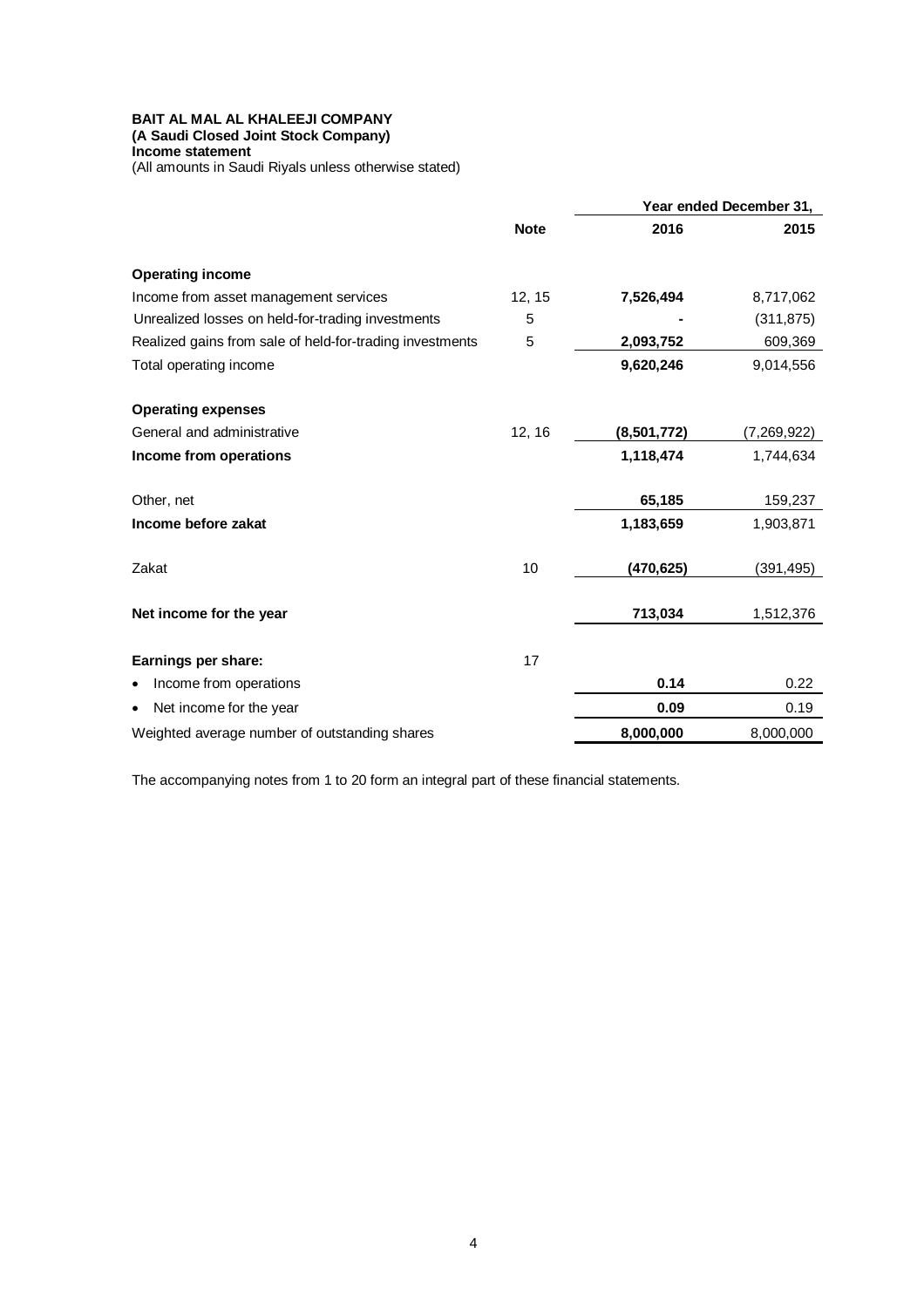### **BAIT AL MAL AL KHALEEJI COMPANY (A Saudi Closed Joint Stock Company) Cash flows statement**

(All amounts in Saudi Riyals unless otherwise stated)

|                                                        |             |            | Year ended December 31, |
|--------------------------------------------------------|-------------|------------|-------------------------|
|                                                        | <b>Note</b> | 2016       | 2015                    |
| Cash flows from operating activities                   |             |            |                         |
| Net income for the year                                |             | 713,034    | 1,512,376               |
| Adjustments for non-cash items                         |             |            |                         |
| Depreciation                                           | 8           | 300,774    | 168,968                 |
| Unrealized losses on held-for-trading                  |             |            |                         |
| investments                                            | 5           |            | 311,875                 |
| Gain on disposal of property and equipment             |             | (8,790)    | (43, 216)               |
| Changes in working capital                             |             |            |                         |
| Held-for-trading investments, net                      |             | 9,688,125  | 1,690,618               |
| Prepayments and other receivable                       |             | (318, 282) | (301, 604)              |
| Accrued and other current liabilities                  |             | (26, 845)  | (593, 389)              |
| Zakat payable                                          |             | 31,619     | 11,015                  |
| Employee termination benefits                          |             | (49, 234)  | (25, 741)               |
| Net cash generated from operating activities           |             | 10,330,401 | 2,730,902               |
| Cash flows from investing activities                   |             |            |                         |
| Purchase of property and equipment                     | 8           | (76, 539)  | (631, 617)              |
| Proceeds from disposal of property and equipment       |             | 13,383     | 43,216                  |
| Net cash utilized in investing activities              |             | (63, 156)  | (588,401)               |
| Net increase in cash and cash equivalents              |             | 10,267,245 | 2,142,501               |
| Cash and cash equivalents at the beginning of the year |             | 6,577,981  | 4,435,480               |
| Cash and cash equivalents at the end of the year       | 4           | 16,845,226 | 6,577,981               |

The accompanying notes from 1 to 20 form an integral part of these financial statements.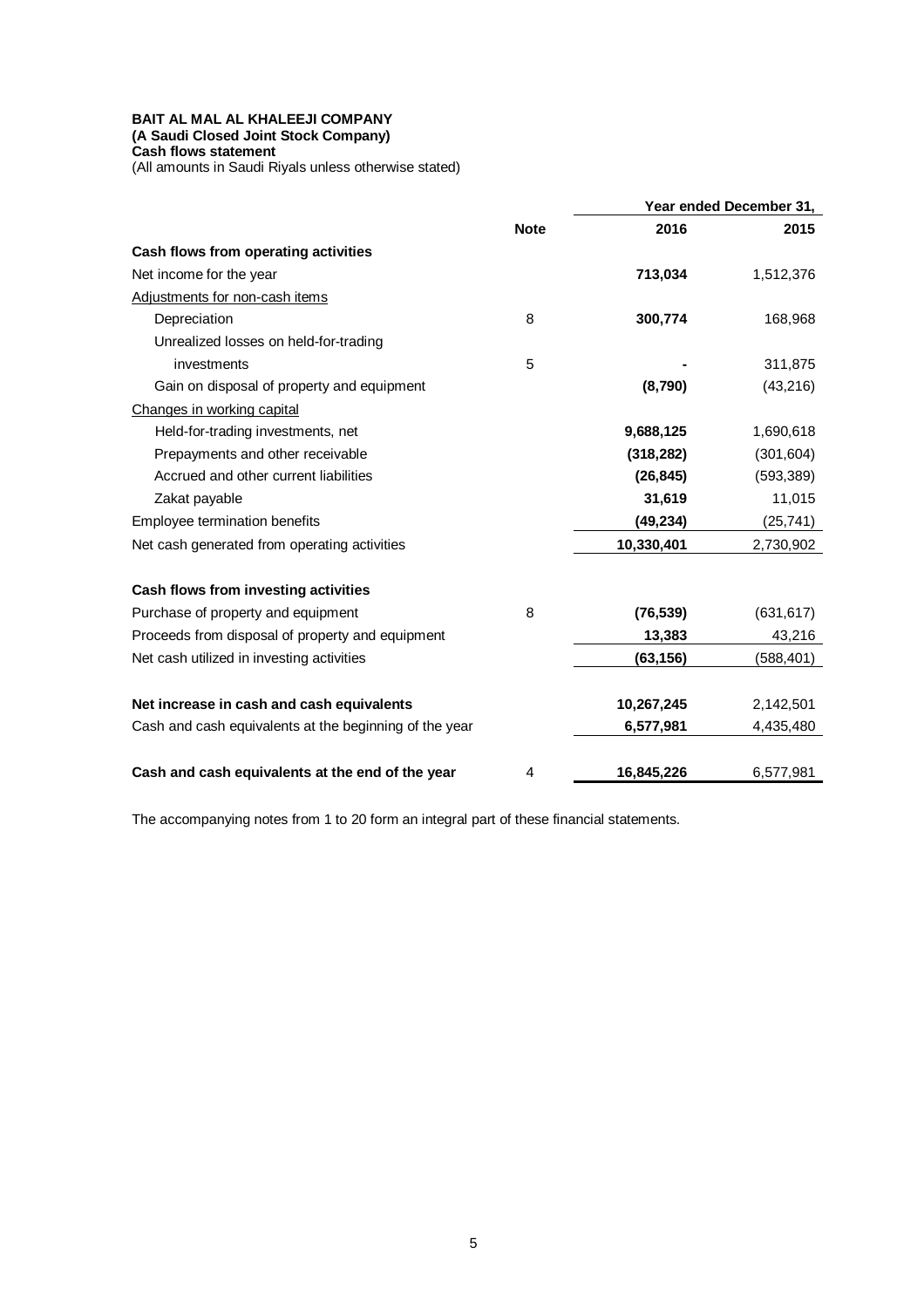### **BAIT AL MAL AL KHALEEJI COMPANY (A Saudi Closed Joint Stock Company) Statement of changes in shareholders' equity** (All amounts in Saudi Riyals unless otherwise stated)

|                         | <b>Accumulated</b> |                |              |
|-------------------------|--------------------|----------------|--------------|
|                         | Share capital      | deficit        | <b>Total</b> |
| <b>January 1, 2016</b>  | 80,000,000         | (34,089,871)   | 45,910,129   |
| Net income for the year |                    | 713,034        | 713,034      |
| December 31, 2016       | 80,000,000         | (33, 376, 837) | 46,623,163   |
| <b>January 1, 2015</b>  | 80,000,000         | (35,602,247)   | 44,397,753   |
| Net income for the year |                    | 1,512,376      | 1,512,376    |
| December 31, 2015       | 80,000,000         | (34,089,871)   | 45,910,129   |

The accompanying notes from 1 to 20 form an integral part of these financial statements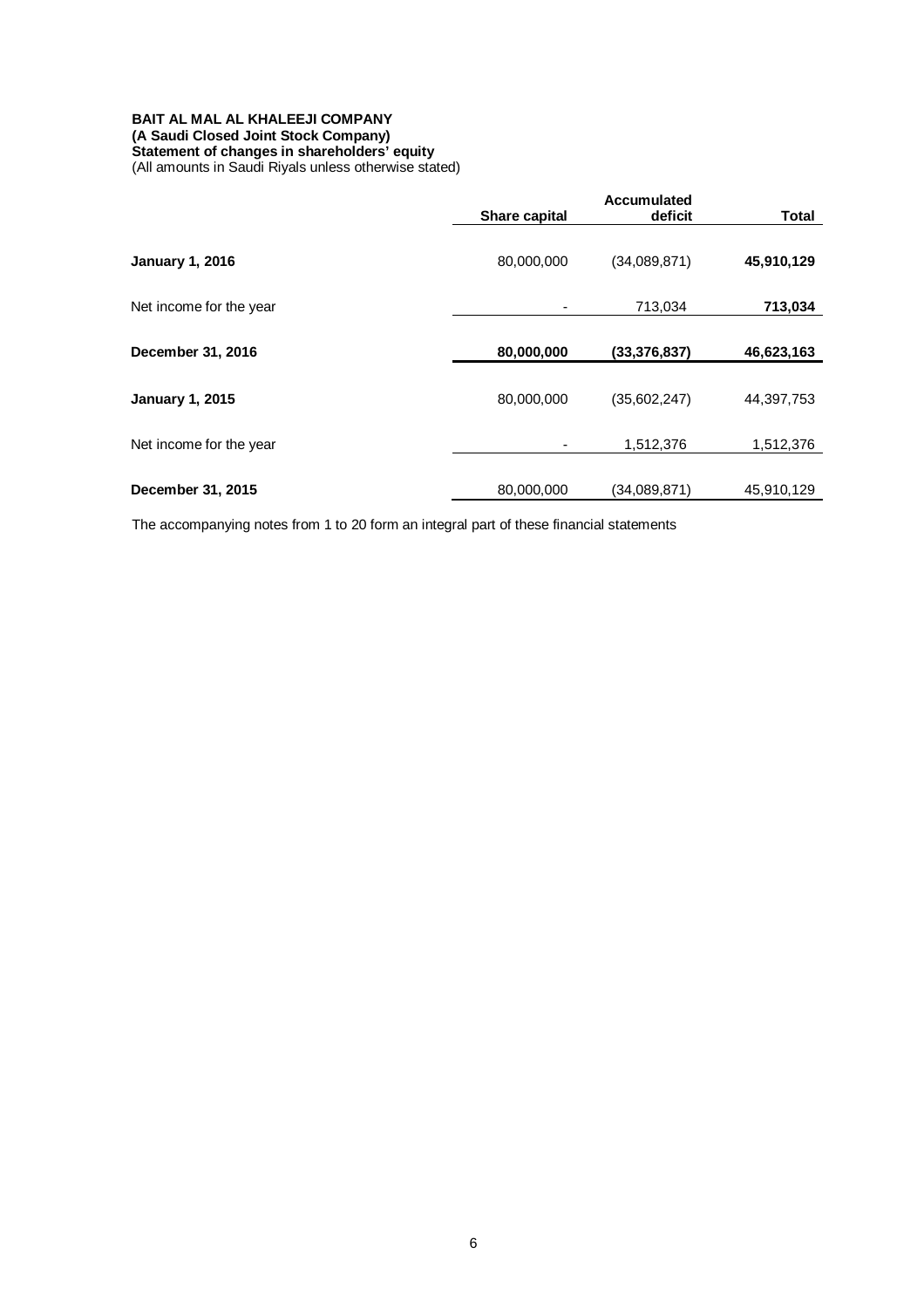### **1 General information**

Bait Al Mal Al Khaleeji Company (the "Company") is engaged in providing assets management, arranging, and advising and custodian services in accordance with its licenses No. 08123-37 issued by the Capital Market Authority ("CMA"). The Company's operations are conducted principally in Saudi Arabia.

The Company is a closed Saudi Joint Stock Company registered in the Kingdom of Saudi Arabia, operating under commercial registration number 2050065112 issued in Dammam on 23 Jumada Al-Awwal 1430 H (May 18, 2009). The registered address of the Company is P.O. Box 9177, Dammam 31413, Kingdom of Saudi Arabia.

The accompanying financial statements were authorized for issue by the Board of Directors on March 26, 2017.

# **2 Summary of significant accounting policies**

The principal accounting policies applied in the preparation of these financial statements are set out below. These policies have been consistently applied to all years presented, unless otherwise stated.

# **2.1 Basis of preparation**

The accompanying financial statements have been prepared under the historical cost convention, except for held-for-trading investments which are stated at fair market value, on the accrual basis of accounting and in compliance with standards promulgated by Saudi Organization for Certified Public Accountants ("SOCPA").

# **2.2 Critical accounting estimates and judgments**

The preparation of financial statements in conformity with generally accepted accounting standards requires the use of certain critical estimates and assumptions that affect the reported amounts of assets and liabilities and disclosure of contingent assets and liabilities at the reporting date and the reported amounts of revenues and expenses during the reporting period. Estimates and judgments are continually evaluated and are based on historical experience and other factors, including expectations of future events that are believed to be reasonable under the circumstances. The Company makes estimates and assumptions concerning the future. The resulting accounting estimates will, by definition, seldom equal the related actual results.

### **2.3 Foreign currency translations**

### (a) Reporting and functional currency

These financial statements are presented in Saudi Riyals which is the reporting and functional currency of the Company.

### (b) Transactions and balances

Foreign currency transactions are translated into Saudi Riyals using the exchange rates prevailing at the dates of the transactions. Foreign exchange gains and losses resulting from the settlement of such transactions and from the translation at the year-end exchange rates of monetary assets and liabilities denominated in foreign currencies are recognized in the income statement. The amounts for foreign exchange gains and losses were not material during 2016 and 2015.

### **2.4 Cash and cash equivalents**

Cash and cash equivalents include cash in hand and with banks, and other short-term highly liquid investments, if any, with maturities of three months or less from the purchase date.

### **2.5 Held-for-trading investments**

Held-for-trading investments are investments in readily marketable securities which are bought for trading purposes. These investments are initially recognized at cost. After initial recognition, investments in marketable securities are valued at fair value at the balance sheet date. Changes in fair values, comprising of realized and unrealized gains and losses, are included in the income statement. Investments in mutual funds are valued at the net assets value of the units declared by the fund manager at the balance sheet date.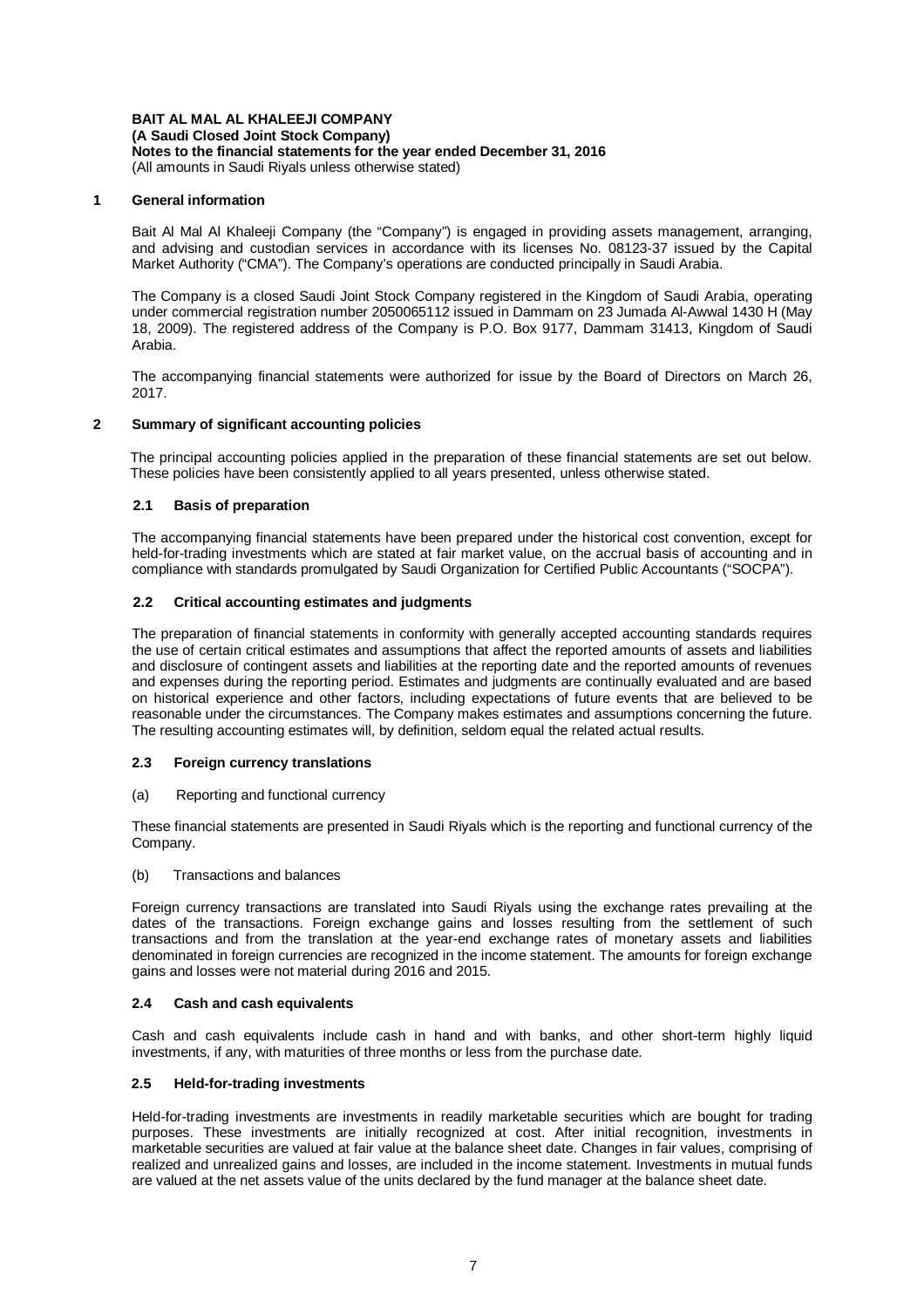**(A Saudi Closed Joint Stock Company)**

**Notes to the financial statements for the year ended December 31, 2016**

(All amounts in Saudi Riyals unless otherwise stated)

### **2.6 Impairment of financial assets**

Financial assets are reviewed for impairment losses whenever events or changes in circumstances indicate that the carrying amount may not be recoverable. An impairment loss, if any, is recognized for the amount by which the carrying amount of the asset exceeds its recoverable amount. The recoverable amount is the higher of an asset's fair value less costs to sell and value in use. For the purpose of assessing impairment, assets are grouped at the lowest levels for which there are separately identifiable cash flows.

# **2.7 Investment properties**

Investment property is held for capital appreciation or yields rather than for the use of Company's purposes. Land is carried at cost. Gains and losses on disposals are determined by comparing proceeds with carrying amount and are included in the income statement.

# **2.8 Property and equipment**

Property and equipment are carried at cost less accumulated depreciation. Depreciation is charged to the income statement, using the straight-line method, to allocate the cost of the related assets to their residual values over the following estimated useful lives:

|           |                                          | <b>Number of years</b> |
|-----------|------------------------------------------|------------------------|
| $\bullet$ | Leasehold improvements                   |                        |
| $\bullet$ | Furniture, fixtures and office equipment |                        |
| $\bullet$ | Vehicles                                 |                        |

Leasehold improvements are depreciated over the shorter of estimated useful life or lease term.

Gains and losses on disposals are determined by comparing proceeds with carrying amount and are included in the income statement.

Maintenance and normal repairs which do not materially extend the estimated useful life of an asset are charged to the income statement as and when incurred. Major renewals and improvements, if any, are capitalized and the assets so replaced are retired.

# **2.9 Impairment of non-current assets**

Non-current assets are reviewed for impairment whenever events or changes in circumstances indicate that the carrying amount may not be recoverable. An impairment loss is recognized for the amount by which the carrying amount of the asset exceeds its recoverable amount which is the higher of an asset's fair value less cost to sell and value in use. For the purpose of assessing impairment, assets are grouped at lowest levels for which there are separately identifiable cash flows (cash-generating units). Non-current assets that suffered impairment are reviewed for possible reversal of impairment at each reporting date. Where an impairment loss subsequently reverses, the carrying amount of the asset or cash-generating unit is increased to the revised estimate of its recoverable amount, but the increased carrying amount should not exceed the carrying amount that would have been determined, had no impairment loss been recognized for the assets or cashgenerating unit in prior years. A reversal of an impairment loss is recognized as income immediately in the income statement.

# **2.10 Accounts payable and accruals**

Liabilities are recognized for amounts to be paid for goods and services received, whether or not billed to the Company.

# **2.11 Zakat and taxes**

The Company is subject to zakat in accordance with the regulations of the General Authority of Zakat and Income Tax (the "GAZT") in the Kingdom of Saudi Arabia. Provision for zakat for the Company is charged to the income statement. Additional amounts payable, if any, at the finalization of final assessments are accounted for when such amounts are determined.

The Company withholds taxes on certain transactions with non-resident parties in the Kingdom of Saudi Arabia as required under Saudi Arabian Income Tax Law.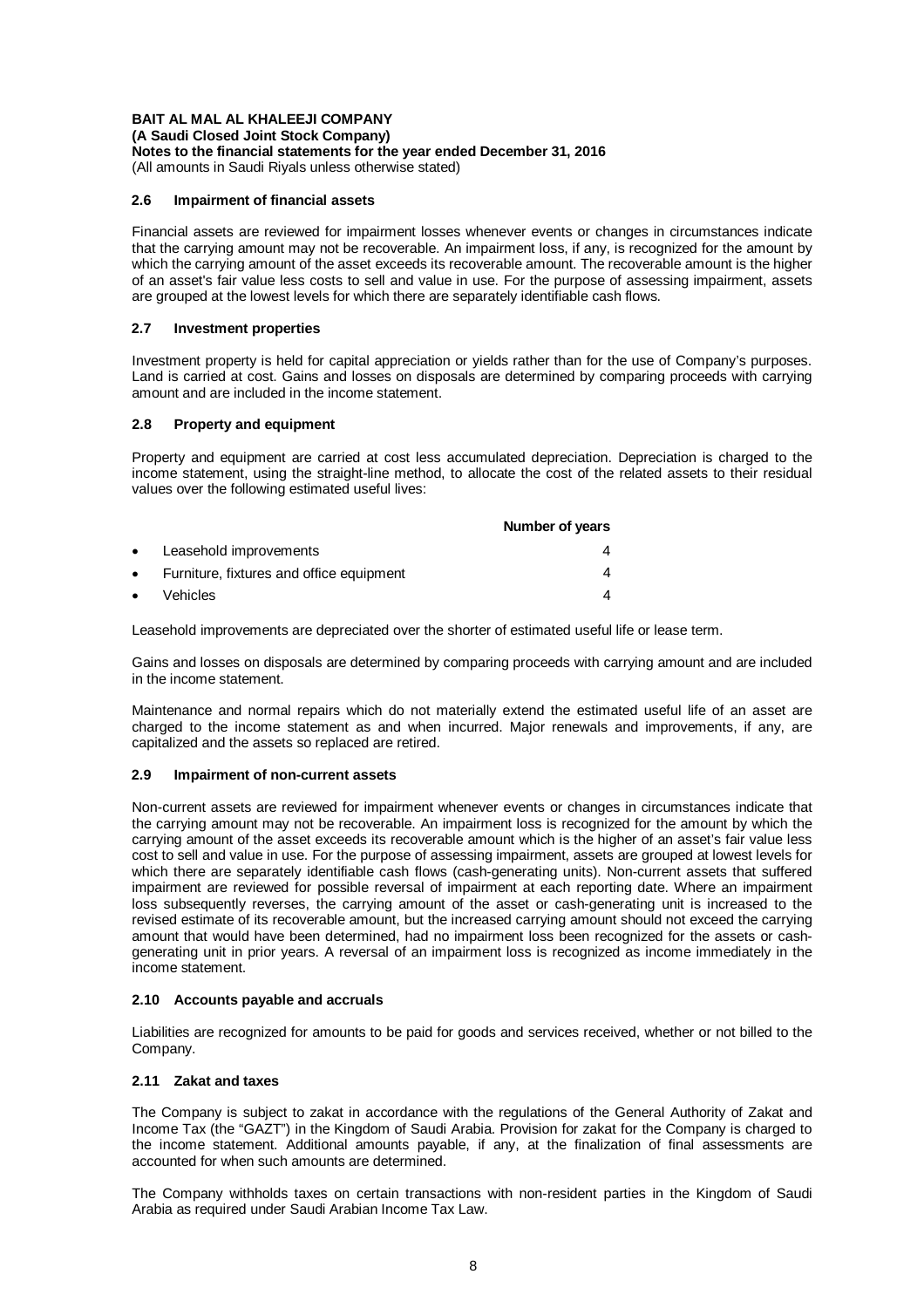**(A Saudi Closed Joint Stock Company)**

**Notes to the financial statements for the year ended December 31, 2016**

(All amounts in Saudi Riyals unless otherwise stated)

### **2.12 Employee termination benefits**

Employee termination benefits required by Saudi Labor and Workman Law are accrued by the Company and charged to the income statement. The liability is calculated; as the current value of the vested benefits to which the employee is entitled, should the employee leave at the balance sheet date. Termination payments are based on employees' final salaries and allowances and their cumulative years of service, as stated in the laws of Saudi Arabia.

### **2.13 Revenues**

- Fee from managing assets services (including mutual funds) is recognized when such services are rendered.
- Fee from subscription is recognized upon subscription to the fund.
- Custody fee is recognized upfront and amortized over the period of the service.
- Dividends income from investments are recognized when the right to receive dividends is established.

# **2.14 Assets management**

The Company offers investment services to its customers which include management of certain investment funds. The Company's share in these funds is included in held-for-trading investments.

Assets held in trust or in a fiduciary capacity, if any, are not treated as assets of the Company and, accordingly, are not included in the accompanying financial statements.

### **2.15 General, administrative and marketing expenses**

General, administrative and marketing expenses are treated as period costs. Marketing expenses were not significant and were added to general and administrative expenses.

# **2.16 Operating leases**

Rental expenses under operating leases are charged to the income statement over the period of the respective lease.

### **2.17 Segment reporting**

(a) Business segment

A business segment is group of assets, operations or entities:

- (i) engaged in revenue producing activities;
- (ii) results of its operations are continuously analyzed by management in order to make decisions related to resource allocation and performance assessment; and
- (iii) financial information is separately available.

The Company is primarily engaged in providing assets management, arranging, and advising and custodian services which is viewed by the management as one business segment.

### (b) Geographical segment

A geographical segment is group of assets, operations or entities engaged in revenue producing activities within a particular economic environment that are subject to risks and returns different from those operating in other economic environments.

The Company's operations are conducted principally in Saudi Arabia.

### **2.18 Reclassifications**

Certain amounts in the accompanying 2015 financial statements have been reclassified to conform with 2016 presentation.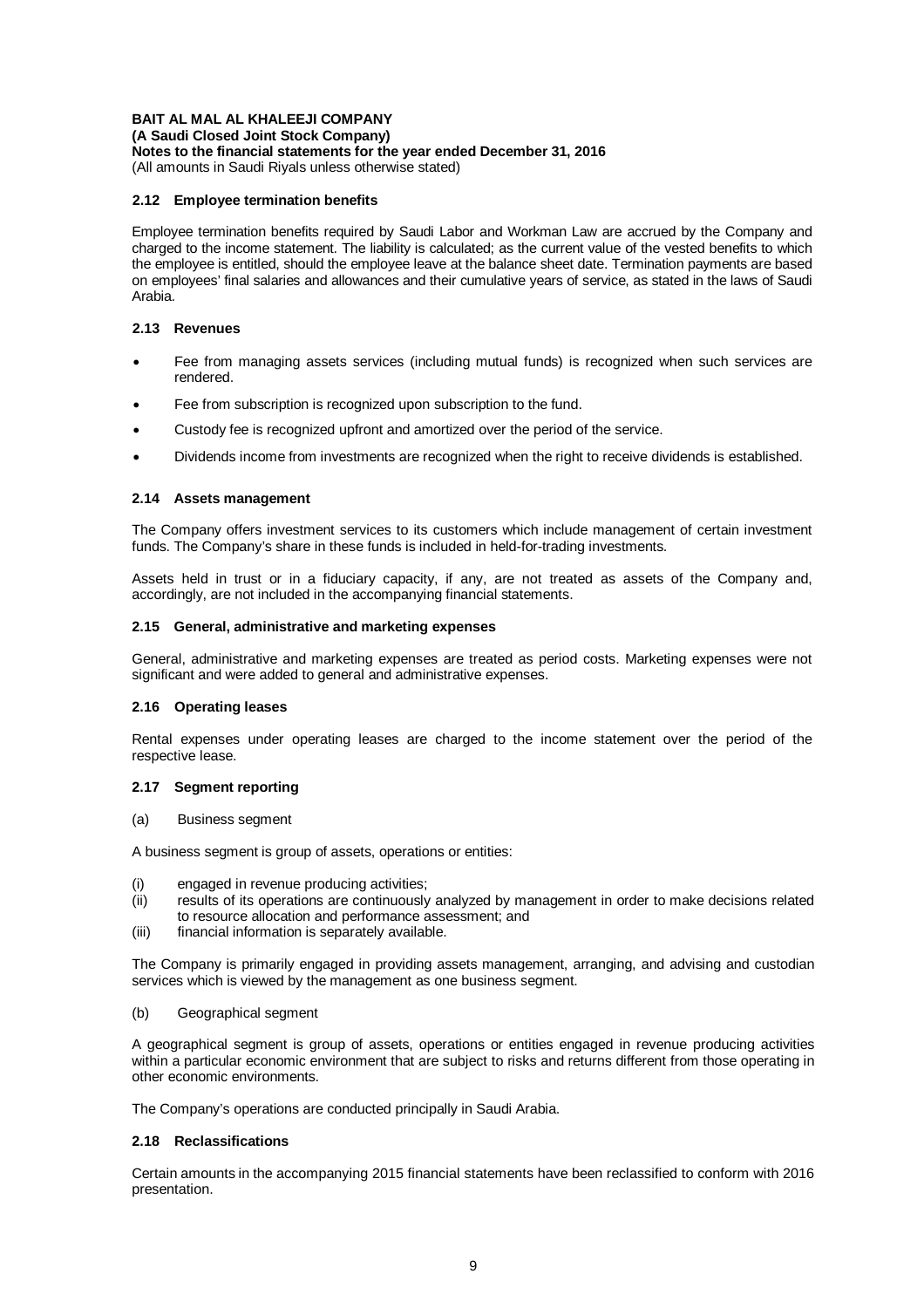**(A Saudi Closed Joint Stock Company)**

**Notes to the financial statements for the year ended December 31, 2016** (All amounts in Saudi Riyals unless otherwise stated)

#### **3 Financial instruments and risk management**

Financial instruments carried on the balance sheet include cash and cash equivalents, other receivable and accrued and other liabilities. The particular recognition methods adopted are disclosed in the individual policy statements associated with each item.

Financial asset and liability is offset and net amounts are reported in the financial statements, when the Company has a legally enforceable right to set off the recognized amounts and intends either to settle on a net basis, or to realize the asset and liability simultaneously. Risk management is carried out by senior management.

### **3.1 Currency risk**

Currency risk is the risk that the value of a financial instrument will fluctuate due to changes in foreign exchange rates. The Company's transactions are principally in Saudi Riyals. Management believes that currency risk to the Company is not material.

# **3.2 Fair value and cash flow interest rate risks**

Fair value and cash flow interest rate risks are the exposures to various risks associated with the effect of fluctuations in the prevailing interest rates on the Company's financial positions and cash flows. The Company's results of operations and operating cash flows are substantially independent of changes in market interest rates as the Company has no interest-bearing assets and liabilities. Management monitors the changes in interest rates and believes that fair value and cash flow interest rate risks to the Company are not significant.

# **3.3 Price risk**

The risk that the value of a financial instrument will fluctuate as a result of changes in market prices, whether those changes are caused by factors specific to the individual instrument or its issuer or factors affecting all instruments traded in the market. The Company is not exposed to price risk.

### **3.4 Credit risk**

Credit risk is the risk that one party to a financial instrument will fail to discharge an obligation and cause the other party to incur a financial loss. The Company has no significant concentration of credit risk. Cash is placed with banks with sound credit ratings.

### **3.5 Liquidity risk**

Liquidity risk is the risk that an enterprise will encounter difficulty in raising funds to meet commitments associated with financial instruments. Liquidity risk may result from an inability to sell a financial asset quickly at an amount close to its fair value. Liquidity risk is managed by monitoring on a regular basis that sufficient funds are available to meet any future commitments.

### **3.6 Fair value**

Fair value is the amount for which an asset could be exchanged, or a liability settled between knowledgeable willing parties in an arm's length transaction. As the Company's financial instruments are compiled under the historical cost convention, differences can arise between the book values and fair value estimates. Management believes that the fair values of the Company's financial assets and liabilities are not materially different from their carrying values.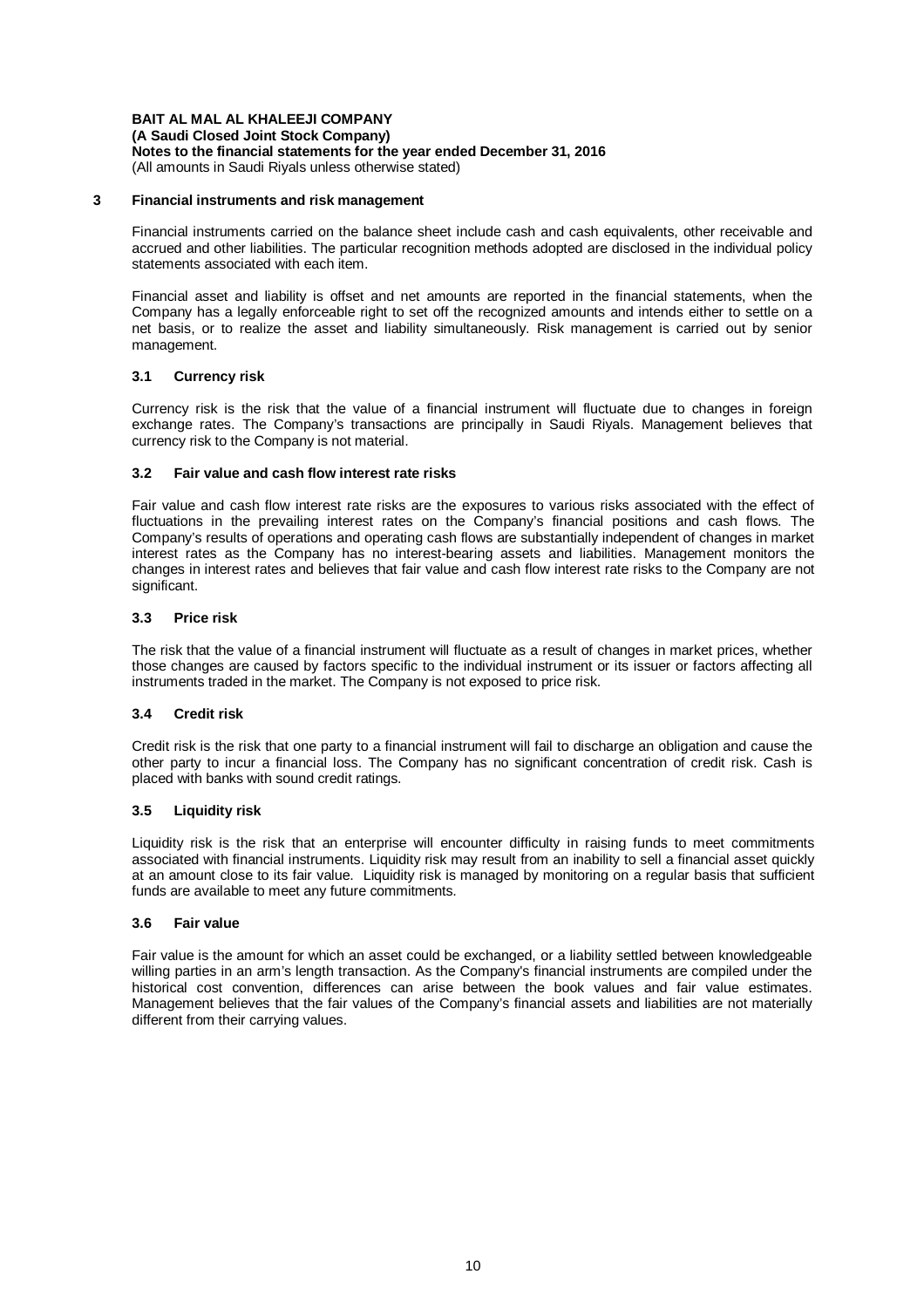# **4 Cash and cash equivalents**

|              | 2016       | 2015      |
|--------------|------------|-----------|
| Cash at bank | 16,842,088 | 6,576,698 |
| Cash in hand | 3.138      | 1,283     |
|              | 16,845,226 | 6,577,981 |
|              |            |           |

# **5 Held-for-trading investments**

Movement in held-for-trading investments is as follows:

|                                                          | 2016         | 2015         |
|----------------------------------------------------------|--------------|--------------|
| January 1                                                | 9,688,125    | 11,690,618   |
| Additions                                                | 13,120,160   | 9,708,745    |
| Disposals                                                | (24,902,037) | (12,008,732) |
| Unrealized losses on held-for-trading investments        |              | (311, 875)   |
| Realized gains from sale of held-for-trading investments | 2,093,752    | 609,369      |
| December 31                                              |              | 9,688,125    |

The Company is primarily engaged in investing activities in held-for trading securities. Investments classified as held-for-trading were acquired principally for the purpose of selling or repurchasing in short-term.

# **6 Prepayments and other receivable**

|                          | <b>Note</b> | 2016      | 2015      |
|--------------------------|-------------|-----------|-----------|
| Due from related parties | 12          | 924,245   | 1,193,484 |
| Prepaid rent             |             | 733,204   | 15.124    |
| Other prepaid expenses   |             | 394,005   | 504,936   |
| Other                    |             | 17.281    | 36,909    |
|                          |             | 2,068,735 | 1,750,453 |

# **7 Investment properties**

Investment properties as at December 31, 2016 and 2015 represent long-term investments in plots of land.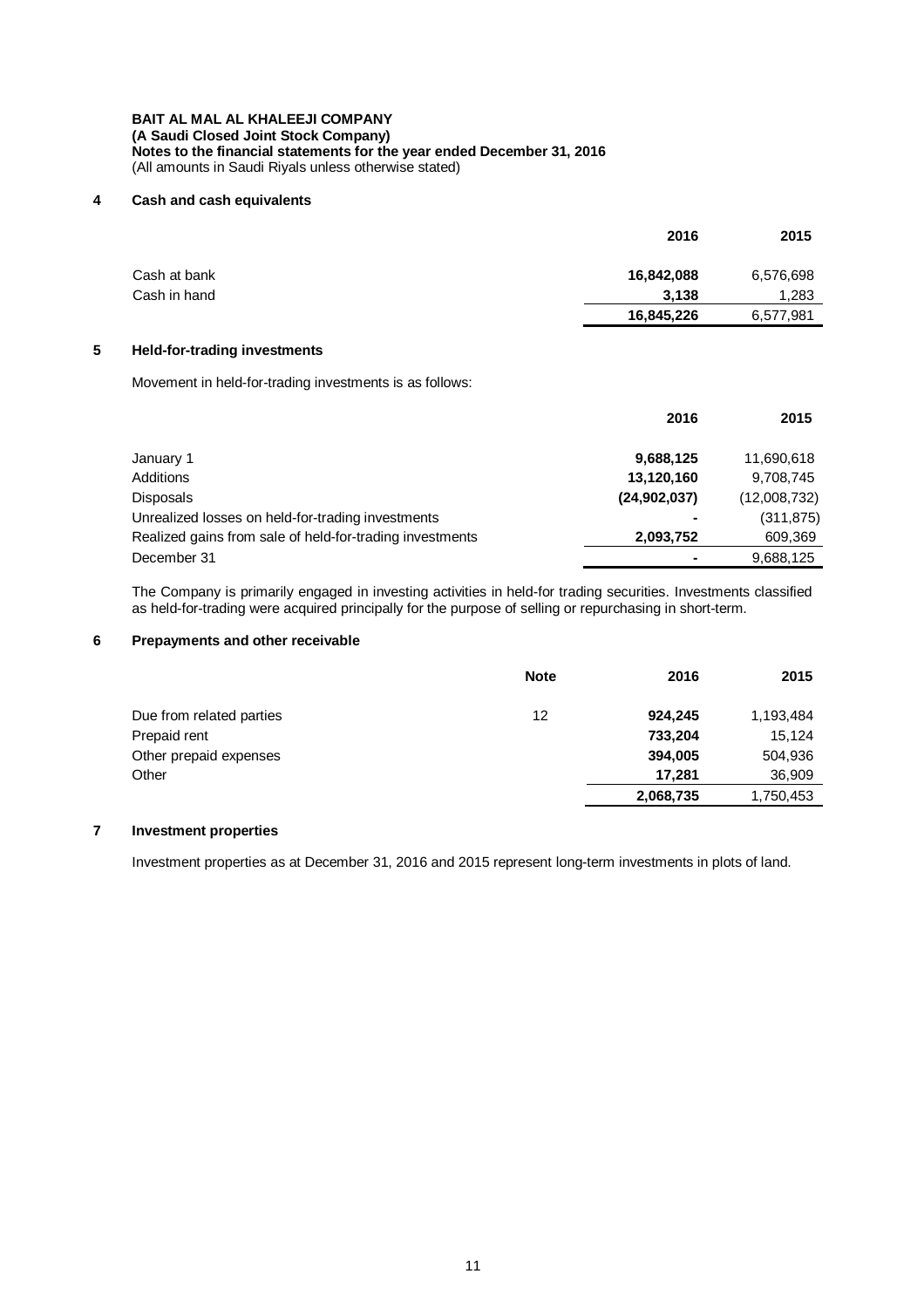# **8 Property and equipment**

|                                 | January<br>1,2016 | <b>Additions</b> | <b>Disposals</b> | December<br>31, 2016        |
|---------------------------------|-------------------|------------------|------------------|-----------------------------|
| 2016                            |                   |                  |                  |                             |
| Cost                            |                   |                  |                  |                             |
| Leasehold improvements          | 198,733           |                  |                  | 198,733                     |
| Furniture, fixtures and office  |                   |                  |                  |                             |
| equipment                       | 2,504,275         | 76,539           | (547, 199)       | 2,033,615                   |
| Vehicles                        | 159,950           |                  |                  | 159,950                     |
|                                 | 2,862,958         | 76,539           | (547, 199)       | 2,392,298                   |
| <b>Accumulated depreciation</b> |                   |                  |                  |                             |
| Leasehold improvements          | (90, 038)         | (49, 684)        |                  | (139, 722)                  |
| Furniture, fixtures and office  |                   |                  |                  |                             |
| equipment                       | (1,830,609)       | (213, 430)       | 542,606          | (1,501,433)                 |
| Vehicles                        | (115, 780)        | (37,660)         |                  | (153, 440)                  |
|                                 | (2,036,427)       | (300,774)        | 542,606          | (1,794,595)                 |
|                                 | 826,531           |                  |                  | 597,703                     |
|                                 | January<br>1,2015 | <b>Additions</b> | <b>Disposals</b> | <b>December</b><br>31, 2015 |
| 2015                            |                   |                  |                  |                             |
| Cost                            |                   |                  |                  |                             |
|                                 |                   |                  |                  |                             |
| Leasehold improvements          | 198,733           |                  |                  | 198,733                     |
| Furniture, fixtures and office  |                   |                  |                  |                             |
| equipment                       | 2,000,824         | 631,617          | (128, 166)       | 2,504,275                   |
| Vehicles                        | 159,950           |                  |                  | 159,950                     |
|                                 | 2,359,507         | 631,617          | (128, 166)       | 2,862,958                   |
| <b>Accumulated depreciation</b> |                   |                  |                  |                             |
| Leasehold improvements          | (40, 783)         | (49, 255)        |                  | (90,038)                    |
| Furniture, fixtures and office  |                   |                  |                  |                             |
| equipment                       | (1,870,674)       | (88, 101)        | 128,166          | (1,830,609)                 |
| Vehicles                        | (84, 168)         | (31, 612)        |                  |                             |
|                                 | (1,995,625)       | (168, 968)       | 128,166          | (115, 780)<br>(2,036,427)   |

# **9 Accrued and other current liabilities**

|                   | 2016           | 2015    |
|-------------------|----------------|---------|
| Employee benefits | 300,955        | 169,800 |
| Accrued expenses  | 88,351         | 77,100  |
| Other             | $\blacksquare$ | 169,251 |
|                   | 389,306        | 416,151 |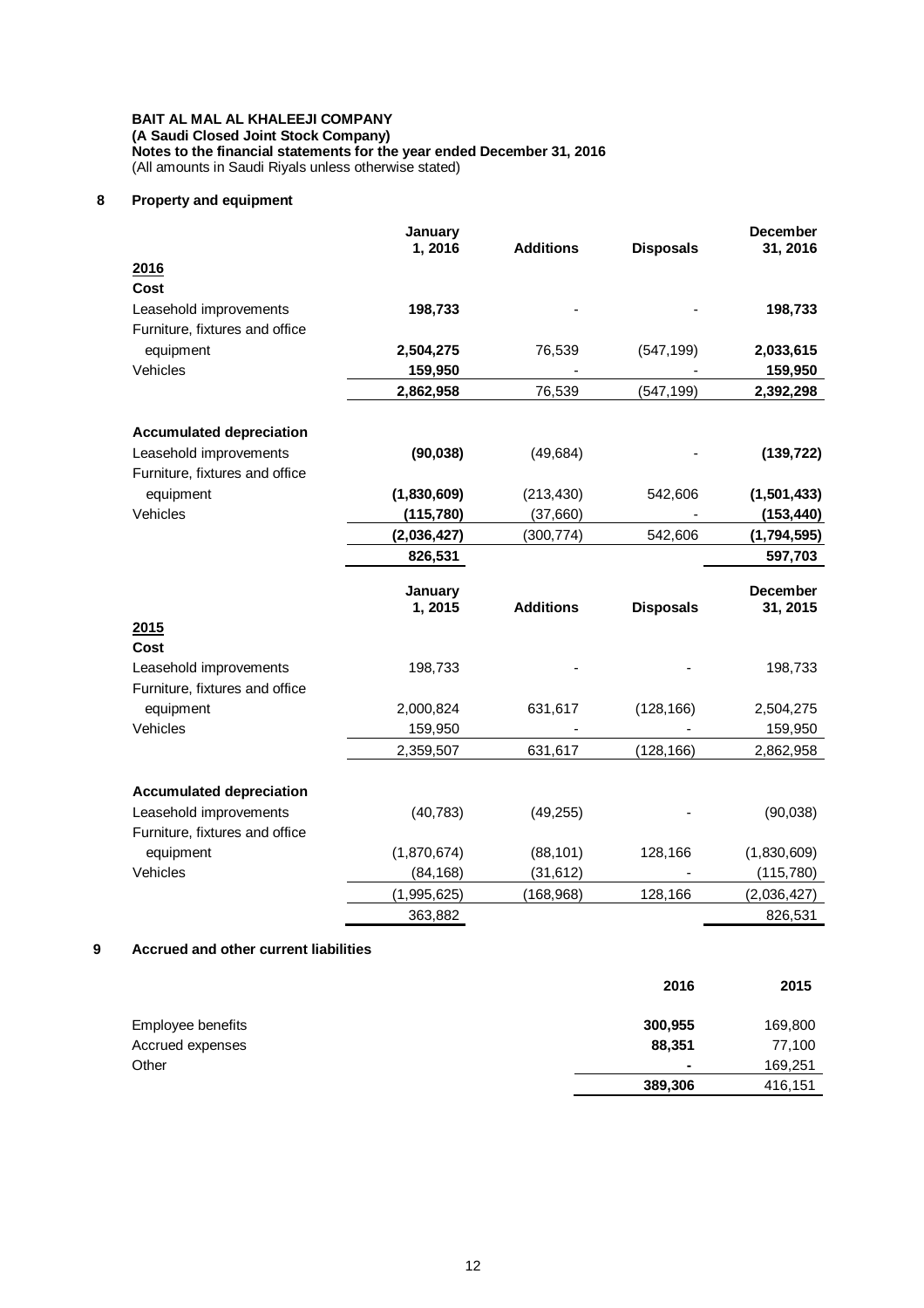**(A Saudi Closed Joint Stock Company)**

**Notes to the financial statements for the year ended December 31, 2016** (All amounts in Saudi Riyals unless otherwise stated)

# **10 Zakat matters**

# **10.1 Components of approximate zakat base**

|                                                   | 2016           | 2015           |
|---------------------------------------------------|----------------|----------------|
| Shareholders' equity at the beginning of the year | 45,910,129     | 44,397,753     |
| Provisions at the beginning of the year           | 267,156        | 292,897        |
| Adjusted net income for the year                  | 1,134,425      | 1,767,129      |
| Investment properties                             | (28, 182, 027) | (28, 182, 027) |
| Property and equipment                            | (597,703)      | (826, 531)     |
| Approximate zakat base                            | 18,531,980     | 17,449,221     |

Zakat is payable at 2.5 percent of higher of the approximate zakat base and adjusted net income.

# **10.2 Provision for zakat**

|             | 2016      | 2015       |
|-------------|-----------|------------|
| January 1   | 431,681   | 420,666    |
| Provisions  | 470,625   | 391,495    |
| Payments    | (439,006) | (380, 480) |
| December 31 | 463,300   | 431,681    |

# **10.3 Zakat certificate and assessments**

The Company has obtained zakat certificates from the GAZT for the years through 2015. The Company has not yet received the assessments from the GAZT since its incorporation.

# **11 Employee termination benefits**

|             | 2016       | 2015      |
|-------------|------------|-----------|
| January 1   | 267,156    | 292,897   |
| Provisions  | 175,728    | 118,739   |
| Payments    | (224, 962) | (144,480) |
| December 31 | 217,922    | 267,156   |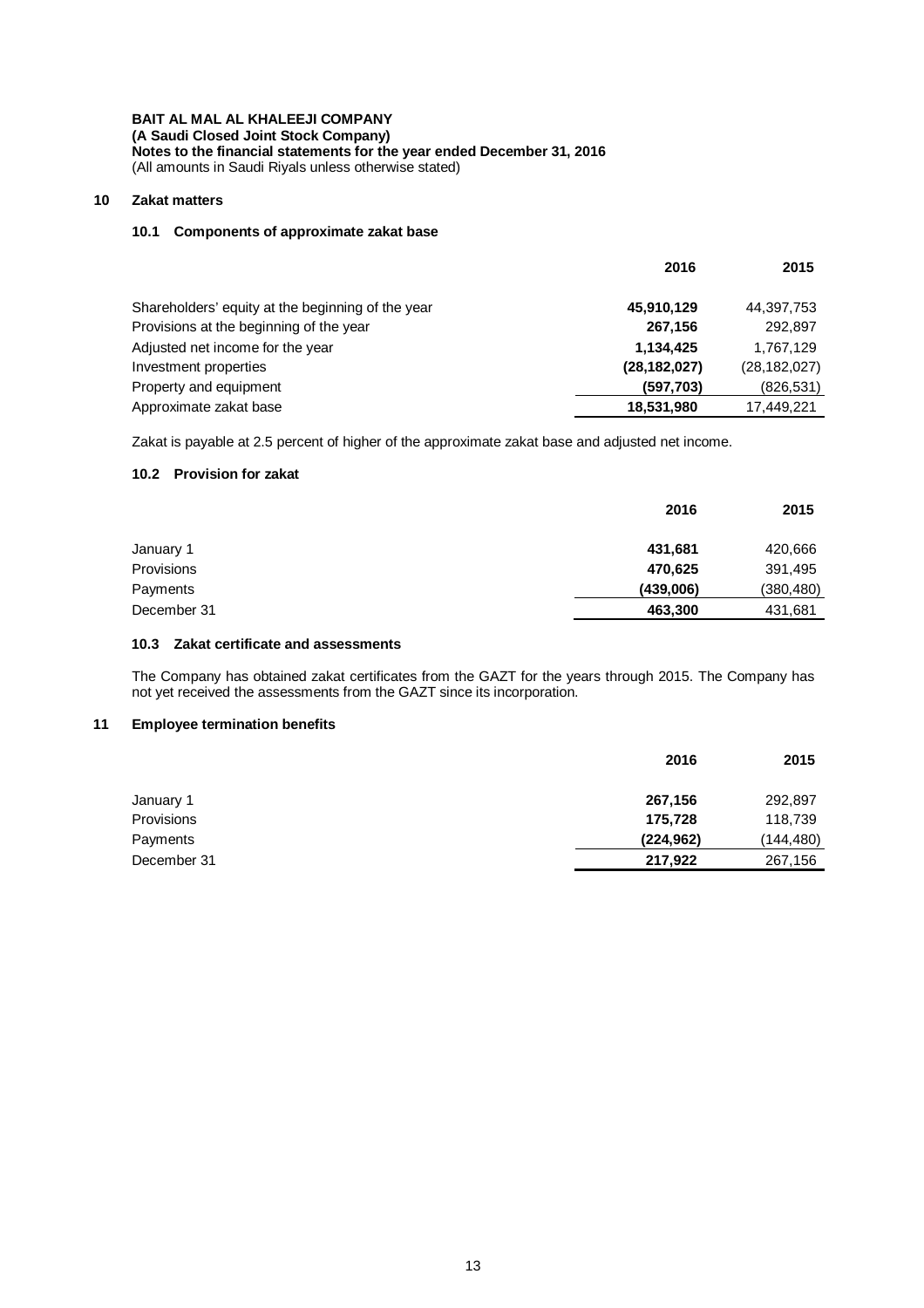**(A Saudi Closed Joint Stock Company)**

**Notes to the financial statements for the year ended December 31, 2016**

(All amounts in Saudi Riyals unless otherwise stated)

# **12 Related party matters**

The Company enters into transactions with the Funds under the Company's management and the Company's shareholders and their related entities (collectively the "related parties"), see Note 13.

# **12.1 Related party transactions**

Significant transactions with related parties included in the accompanying financial statements are summarized below:

|                                    | Year ended December 31, |           |
|------------------------------------|-------------------------|-----------|
|                                    | 2016                    | 2015      |
| Management fee                     | 3,534,126               | 3,858,720 |
| Subscription fee                   | 3,114,508               | 4,019,870 |
| Custody fee                        | 604,899                 | 683,415   |
| Board of Directors remuneration    | 980,422                 | 980,566   |
| Rentals charged by a related party | 718.080                 | 718,080   |
| Sale of property and equipment     | ٠                       | 22.916    |

The Board of Directors remuneration includes salaries and other benefits as per the Company's policy.

# **12.2 Related party balances**

Significant year end balances arising from transactions with related parties are as follows:

# (i) Receivable from related parties

|                             | 2016    | 2015      |
|-----------------------------|---------|-----------|
| BMK Saudi Equity Fund       | 596,110 | 188,266   |
| Elite House GCC Equity Fund | 201.656 | 420,207   |
| <b>BMK IPO Fund</b>         | 126,479 | 585,011   |
|                             | 924.245 | 1,193,484 |

# **13 Share capital**

The share capital of the Company as of December 31 comprised of 8,000,000 shares stated at Saudi Riyals 10 per share owned as follows:

| <b>Shareholder</b>                           | <b>Country of</b><br>incorporation<br>/ Nationality | Shareholding percentage |        |
|----------------------------------------------|-----------------------------------------------------|-------------------------|--------|
|                                              |                                                     | 2016                    | 2015   |
| Al-Dammam Development Company                | Kingdom of                                          |                         |        |
|                                              | Saudi Arabia                                        | 80.44                   | 80.44  |
| Integrated Capital                           | <b>United Arab</b>                                  |                         |        |
|                                              | Emirates                                            | 16.25                   | 16.25  |
| Mr. Khaled Ben Ahmed Ben Rashed Al Dossary   | Saudi                                               | 1.25                    | 1.25   |
| Mr. Khaliefa Ben Ahmed Ben Rashed Al Dossary | Saudi                                               | 1.25                    | 1.25   |
| Mr. Mohammed Ben Ahmed Ben Rashed Al Dossary | Saudi                                               | 0.81                    | 0.81   |
|                                              |                                                     | 100.00                  | 100.00 |

Integrated Capital has entered into a sale and purchase shares agreement with a company incorporated in United Arab Emirates, to sell its 16.25% shareholding in the Company. The legal formalities related to such change in shareholding have not yet been initiated as of the date of approval of these financial statements.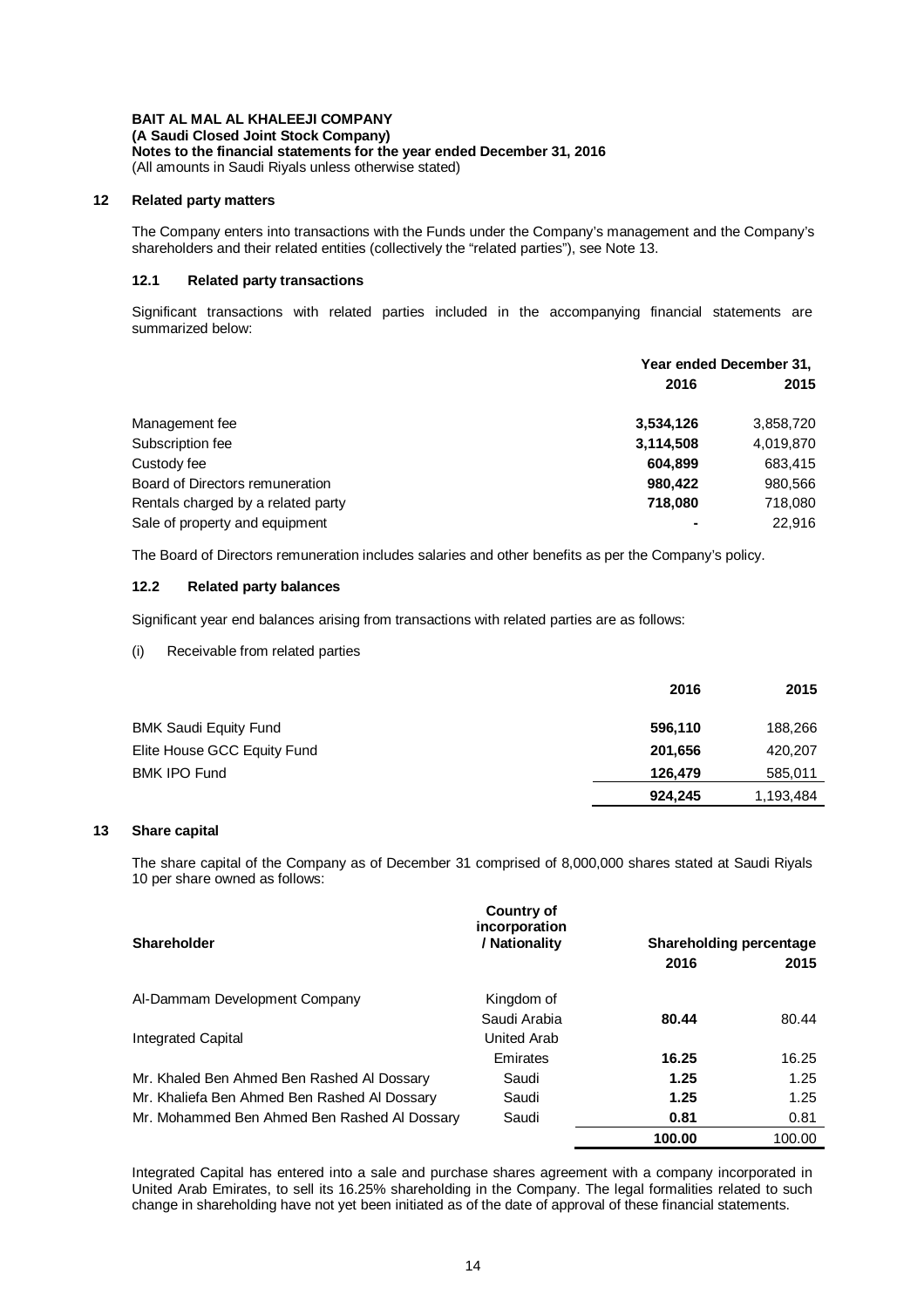### **14 Statutory reserve**

In accordance with the Company's By-laws and the Regulations for Companies in Kingdom of Saudi Arabia, prior to the issuance of new Regulations for Companies in 2016, the Company is required to transfer 10% of the net income for the year, after adjustment of accumulated deficit, to a statutory reserve until it equals to 50% of its share capital. The new Regulations for Companies require the Company to transfer 10% of the net income for the year, after adjustment of accumulated deficit, to the statutory reserve until it equals to 30% of its share capital. No such transfers were made to the statutory reserve during 2016 and 2015 due to accumulated deficit at end of such years.

#### **15 Income from asset management services**

|                                 | <b>Note</b> | Year ended December 31, |           |
|---------------------------------|-------------|-------------------------|-----------|
|                                 |             | 2016                    | 2015      |
| Management fee - mutual funds   | 12          | 3,534,126               | 3,858,720 |
| Subscription fee - mutual funds | 12          | 3,387,469               | 4.174.927 |
| Custody fee - mutual funds      | 12          | 604.899                 | 683,415   |
|                                 |             | 7,526,494               | 8,717,062 |

### **16 General and administrative expenses**

|                                        | <b>Note</b> | 2016      | 2015      |
|----------------------------------------|-------------|-----------|-----------|
| Salaries and employee related benefits |             | 4,653,841 | 3,261,946 |
| Board of Directors remuneration        | 12          | 980,422   | 980,566   |
| Rent                                   | 12          | 818,754   | 803,630   |
| Legal and professional fees            |             | 523,101   | 820,340   |
| Subscriptions and license fees         |             | 377,300   | 264,725   |
| Depreciation                           | 8           | 300,774   | 168,968   |
| <b>Utilities</b>                       |             | 275,206   | 279,572   |
| Repair and maintenance                 |             | 162,929   | 105,130   |
| Marketing expenses                     |             | 95,050    | 245,314   |
| Insurance                              |             | 72,133    | 72,501    |
| Travel                                 |             | 57,918    | 39,136    |
| Other                                  |             | 184,344   | 228,094   |
|                                        |             | 8,501,772 | 7.269.922 |

#### **17 Earnings per share**

Earnings per share for the years ended December 31, 2016 and 2015 has been computed by dividing the income from operations and net income for such years by the weighted average number of outstanding shares during such years.

### **18 Operating leases**

The Company has operating lease for its offices which are renewed annually. Rental expense for the year ended December 31, 2016 amounted to Saudi Riyals 0.82 million (2015: Saudi Riyals 0.8 million). Also see Note 12. There were no significant rental commitments for other operating leases.

#### **19 Assets under management**

The assets under management outstanding at the end of the year including mutual funds and private equity fund amounted to Saudi Riyals 124.96 million (2015: Saudi Riyals 292.93 million). Consistent with its accounting policy, such balances are not included in the Company's financial statements as these are held by the Company in fiduciary capacity.